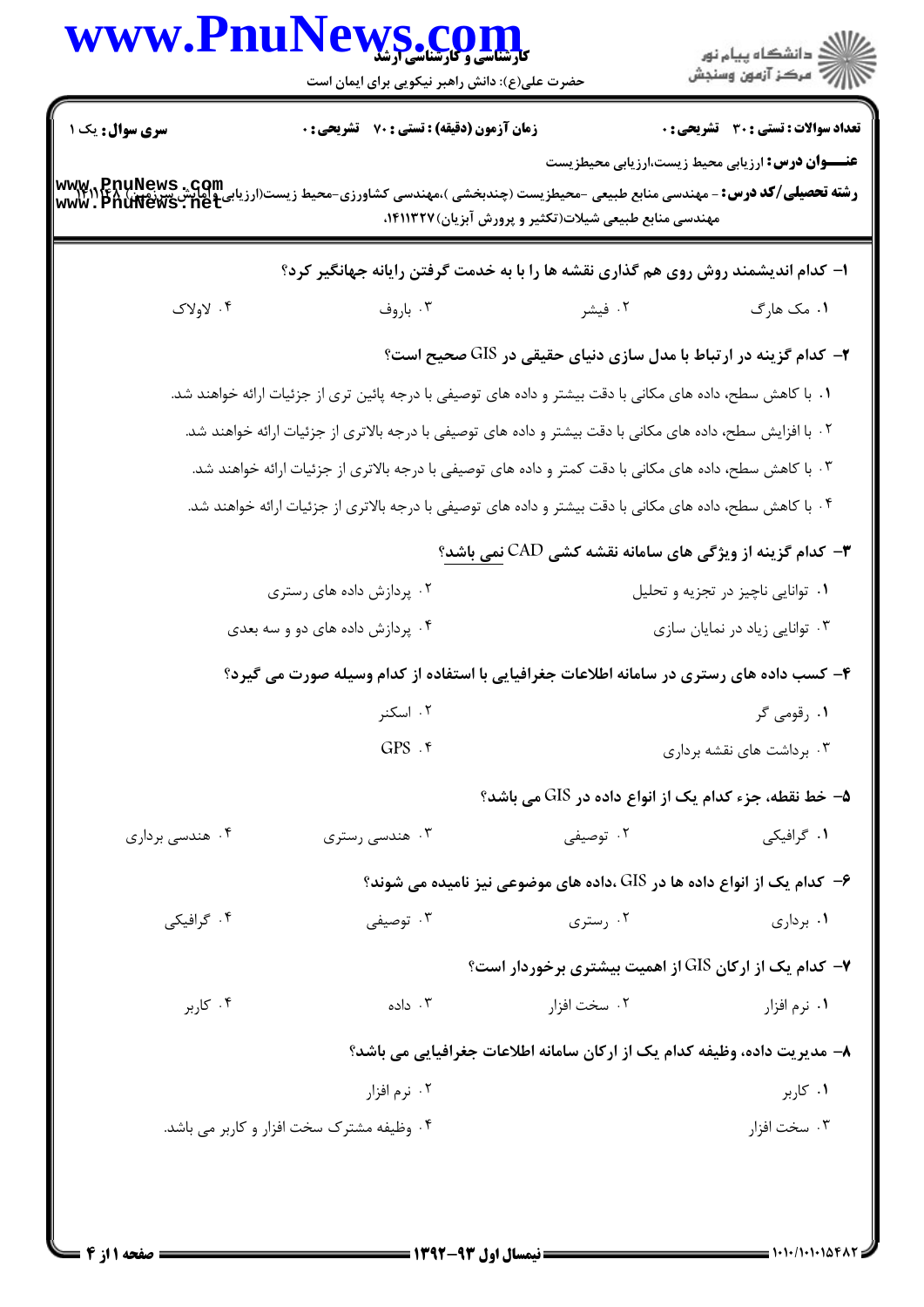| www.Pnu                | VS .COM<br>حضرت علی(ع): دانش راهبر نیکویی برای ایمان است                                                         |                                                                               | ڪ دانشڪاه پيام نور<br>۾ سرڪز آزمون وسنڊش                |
|------------------------|------------------------------------------------------------------------------------------------------------------|-------------------------------------------------------------------------------|---------------------------------------------------------|
| <b>سری سوال : ۱ یک</b> | زمان آزمون (دقیقه) : تستی : 70 گشریحی : 0                                                                        |                                                                               | <b>تعداد سوالات : تستی : 30 ٪ تشریحی : 0</b>            |
| www.PnuNews.com        | <b>رشته تحصیلی/کد درس:</b> مهندسی منابع طبیعی -محیطزیست (چندبخشی )،مهندسی کشاورزی-محیط زیست(ارزیابی              | ،مهندسی منابع طبیعی شیلات(تکثیر و پرورش آبزیان)۱۴۱۱۳۲۷                        | <b>عنـــوان درس:</b> ارزیابی محیط زیست،ارزیابی محیطزیست |
|                        | ۹- عدم تغییر دقت در ثبت مختصات نقاط در اثر گرم شدن ناشی از کار، مربوط به کدام یک از مشخصه های رقومی گر است؟      |                                                                               |                                                         |
| ۰۴ پایداری             | ۰۳ چولگی                                                                                                         | ۰۲ تکرارپذیری                                                                 | ١. خطي بودن                                             |
|                        |                                                                                                                  | ۱۰– کدام گزینه در ارتباط با توان تفکیک اسکنر، صحیح است؟                       |                                                         |
|                        |                                                                                                                  | <mark>۱</mark> .   هرچه اندازه تفکیک کوچکتر باشد، توان تفکیک بیشتر خواهد بود. |                                                         |
|                        |                                                                                                                  | ۰۲ هرچه اندازه تفکیک بزرگتر باشد، توان تفکیک بیشتر خواهد بود.                 |                                                         |
|                        |                                                                                                                  | ۰۳ ارتباطی بین اندازه تفکیک و توان تفکیک یک اسکنر وجود ندارد.                 |                                                         |
|                        |                                                                                                                  | ۰۴ ارتباط بین اندازه تفکیک و توان تفکیک یک اسکنر به نوع و مدل آن بستگی دارد.  |                                                         |
|                        |                                                                                                                  |                                                                               | 11– کدام گزینه جزء روشهای کسب ثانویه داده می باشد؟      |
| ۰۴ سنجش از دور         | ۰۳ فتوگرامتری                                                                                                    | ۰۲ نقشه برداري                                                                | ۰۱ رقومی سازی دستی                                      |
|                        |                                                                                                                  | ۱۲– یک سامانه اطلاعات جغرافیایی، نیاز به حداقل چند تابع پایه دارد؟            |                                                         |
| 17.7                   | 9.7                                                                                                              | $Y\Delta$ . $Y$                                                               | 90.1                                                    |
|                        | ۱۳– کدام یک از توابع زیر در تعیین حریم حفاظتی برای آبراهه ها با پهنای مختلف، کاربرد دارند؟                       |                                                                               |                                                         |
| ۰۴ روي هم گذاري        | ۰۳ ایجاد حاشیه                                                                                                   | ۰۲ بازیابی داده                                                               | ۰۱ محاسبه حجم                                           |
|                        | ۱۴- در عملیات روی هم گذاری نقشه ها در مورد داده های رستری، در صورت نابرابری اندازه سلول ها در نقشه های ورودی، با |                                                                               |                                                         |
|                        |                                                                                                                  | استفاده از کدام تابع می توان اندازه سلول را کاهش یا افزایش داد؟               |                                                         |
| ۰۴ محاسبه و شمارش      | ۰۳ تابع ضربه گیر                                                                                                 | ۰۲ نمونه گیری مجدد                                                            | <b>۱</b> . بازیابی داده                                 |
|                        | 15 - عمل منطقی OR بر روی دو نقشه را از طریق کدام عمل ریاضی می توان به نتیجه رساند؟                               |                                                                               |                                                         |
| ۰۴ تفریق               | ۰۳ تقسیم                                                                                                         | ۰۲ جمع                                                                        | ۰۱ ضرب                                                  |
|                        |                                                                                                                  | ۱۶- مفهوم تابع انتشار بر روی کدام گروه از داده ها قابل اجرا می باشد؟          |                                                         |
| ۰۴ گرافیکی             | ۰۳ توصیفی                                                                                                        | ۰۲ برداری                                                                     | ۰۱ رستری                                                |
|                        | ۱۷– سلول هایی که با سلول مبدأ از طریق رئوس ارتباط دارند، در تابع انتشار دارای کدام ارزش می باشند؟                |                                                                               |                                                         |
| $1/\xi$ . $\xi$        |                                                                                                                  | $\gamma/\mathfrak{F}$ . T $\gamma/\mathfrak{F}$ . T                           | $\setminus \cdot$                                       |
|                        |                                                                                                                  |                                                                               |                                                         |
|                        |                                                                                                                  |                                                                               |                                                         |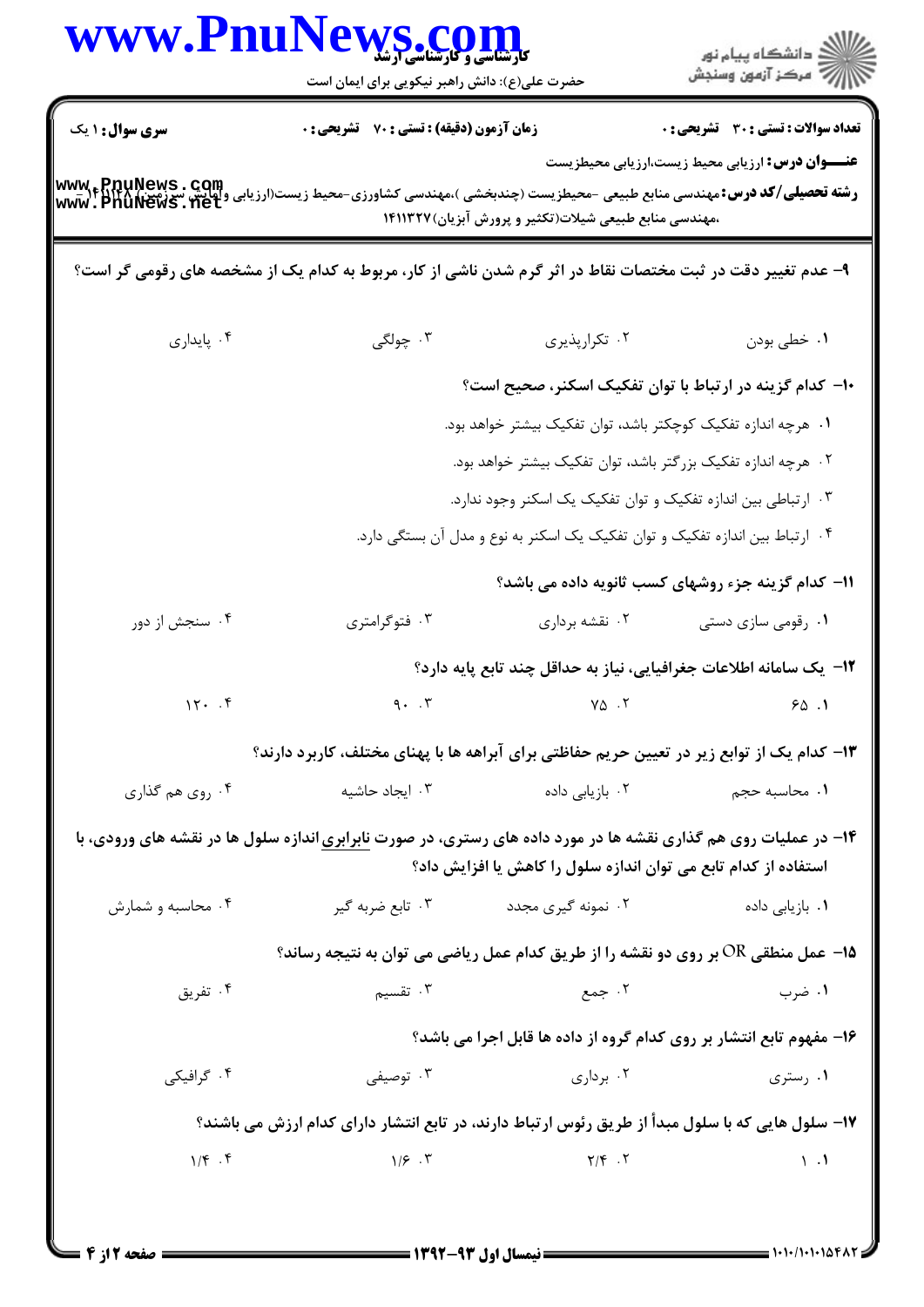|                                                                                                                                                                                     | www.PnuNews.con<br><b>کارشناسی و کارشناسی ارشد</b><br>حضرت علی(ع): دانش راهبر نیکویی برای ایمان است |                                                                                 | ڪ دانشڪاه پيام نور<br>/7 مرڪز آزمون وسنڊش                                                 |
|-------------------------------------------------------------------------------------------------------------------------------------------------------------------------------------|-----------------------------------------------------------------------------------------------------|---------------------------------------------------------------------------------|-------------------------------------------------------------------------------------------|
| <b>سری سوال : ۱ یک</b>                                                                                                                                                              | <b>زمان آزمون (دقیقه) : تستی : 70 قشریحی : 0</b>                                                    |                                                                                 | تعداد سوالات : تستى : 30 - تشريحي : 0                                                     |
| www.epnuNews . com<br>و <b>شته تحصیلی/کد درس:</b> مهندسی منابع طبیعی -محیطزیست (چندبخشی )،مهندسی کشاورزی-محیط زیست(ارزیابی وآمایش سرزمین) www.epnuNews . net<br>www . PnuNews . net |                                                                                                     | ،مهندسی منابع طبیعی شیلات(تکثیر و پرورش آبزیان)۱۴۱۱۳۲۷                          | <b>عنـــوان درس:</b> ارزیابی محیط زیست،ارزیابی محیطزیست                                   |
|                                                                                                                                                                                     |                                                                                                     |                                                                                 | 1۸– كدام گزينه جزء وظايف يك سامانه اطلاعات جغرافيايي نمي باشد؟                            |
|                                                                                                                                                                                     | ۰۲ نگهداری داده                                                                                     |                                                                                 | ۰۱ کسب داده                                                                               |
|                                                                                                                                                                                     | ۰۴ تجزيه و تحليل                                                                                    |                                                                                 | ۰۳ تهیه داده های توصیفی                                                                   |
|                                                                                                                                                                                     |                                                                                                     | ۱۹- تابع سایه روشن پستی و بلندی ها جزء کدام یک از توابع می باشد؟                |                                                                                           |
| ۰۴ انتشار                                                                                                                                                                           | ۰۳ جستجو                                                                                            | ۰۲ نقطه/خط در پلی گن                                                            | ۰۱ سطح                                                                                    |
| +۲- در کدام یک از روشهای درون یابی، نقاط معلوم به نسبت عکس فاصله شان از نقطه <u>نامعلوم</u> ، در برآورد ارزش آن نقطه سهم                                                            |                                                                                                     |                                                                                 | دارند؟                                                                                    |
| ۰۴ کریجینگ                                                                                                                                                                          | ۰۳ خطی                                                                                              | ۰۲ وزنی                                                                         | ۰۱ سطوح روند                                                                              |
|                                                                                                                                                                                     |                                                                                                     | <b>۲۱</b> - یک درجه طول جغرافیایی در خط استوا حدوداً معادل چند کیلومتر می باشد؟ |                                                                                           |
| $Y \Delta$ .                                                                                                                                                                        |                                                                                                     | $9.7$ $11.7$                                                                    | $\triangle \triangle$ .                                                                   |
|                                                                                                                                                                                     |                                                                                                     |                                                                                 | <b>۲۲</b> - در سامانه پروژکسیون UTM، جهان به چند زون با عرض چند درجه تقسیم شده است؟       |
| ۰۴ زون ـ ۶۰ درجه                                                                                                                                                                    | ۰.۳ وزون ـ ۶ درجه                                                                                   | ۰۲ وزن ـ ۹۰ درجه                                                                | ۰۱ ۹۰ زون ـ ۴ درجه                                                                        |
|                                                                                                                                                                                     |                                                                                                     |                                                                                 | <b>۲۳</b> - نقشه شکل زمین از روی هم گذاری کدام نقشه ها ایجاد می گردد؟                     |
|                                                                                                                                                                                     | ۰۲ ارتفاع، شیب و جهت                                                                                |                                                                                 | ۰۱ ارتفاع، شیب و تیپ خاک                                                                  |
|                                                                                                                                                                                     | ۰۴ پوشش گیاهی، ارتفاع و تیپ خاک                                                                     |                                                                                 | ۰۳ شیب، جهت و تیپ خاک                                                                     |
|                                                                                                                                                                                     |                                                                                                     |                                                                                 | ۲۴− در میان گام های حل یک مسئله در پایگاه اطلاعاتی GIS، کدام یک پراهمیت تر به نظر می رسد؟ |
|                                                                                                                                                                                     | ۰۲ پردازش داده ها                                                                                   |                                                                                 | ٠١ ذخيره سازي داده ها                                                                     |
|                                                                                                                                                                                     | ۰۴ ورود داده ها                                                                                     |                                                                                 | ٠٣ تجزيه ،تحليل وتفسير داده ها                                                            |
|                                                                                                                                                                                     |                                                                                                     |                                                                                 | <b>۲۵</b> - گسل های فعال با کدامیک از فرمت های زیر روی نقشه در GIS نشان داده می شوند؟     |
| ۰۴ سطحی                                                                                                                                                                             | ۰۳ خطی                                                                                              | ۰۲ نقطه ای                                                                      | ۱. پلی گنی                                                                                |
|                                                                                                                                                                                     |                                                                                                     |                                                                                 | <b>۲۶</b> - مهمترین روش ورود اطلاعات اقتصادی ـ اجتماعی در GIS، به کدام صورت است؟          |
| ۰۴ داده های سطحی                                                                                                                                                                    | ۰۳ داده های پلی گنی                                                                                 | ۰۲ داده های خطی                                                                 | ۰۱ داده های نقطه ای                                                                       |
|                                                                                                                                                                                     |                                                                                                     |                                                                                 | ۲۷– کدام یگان نقشه سازی هم تراز اکوسیستم خرد است؟                                         |
| ۰۴ فیزیکی                                                                                                                                                                           | ۰۳ اکولوژیکی                                                                                        | ۰۲ زیست محیطی                                                                   | ۰۱ شکل زمین                                                                               |